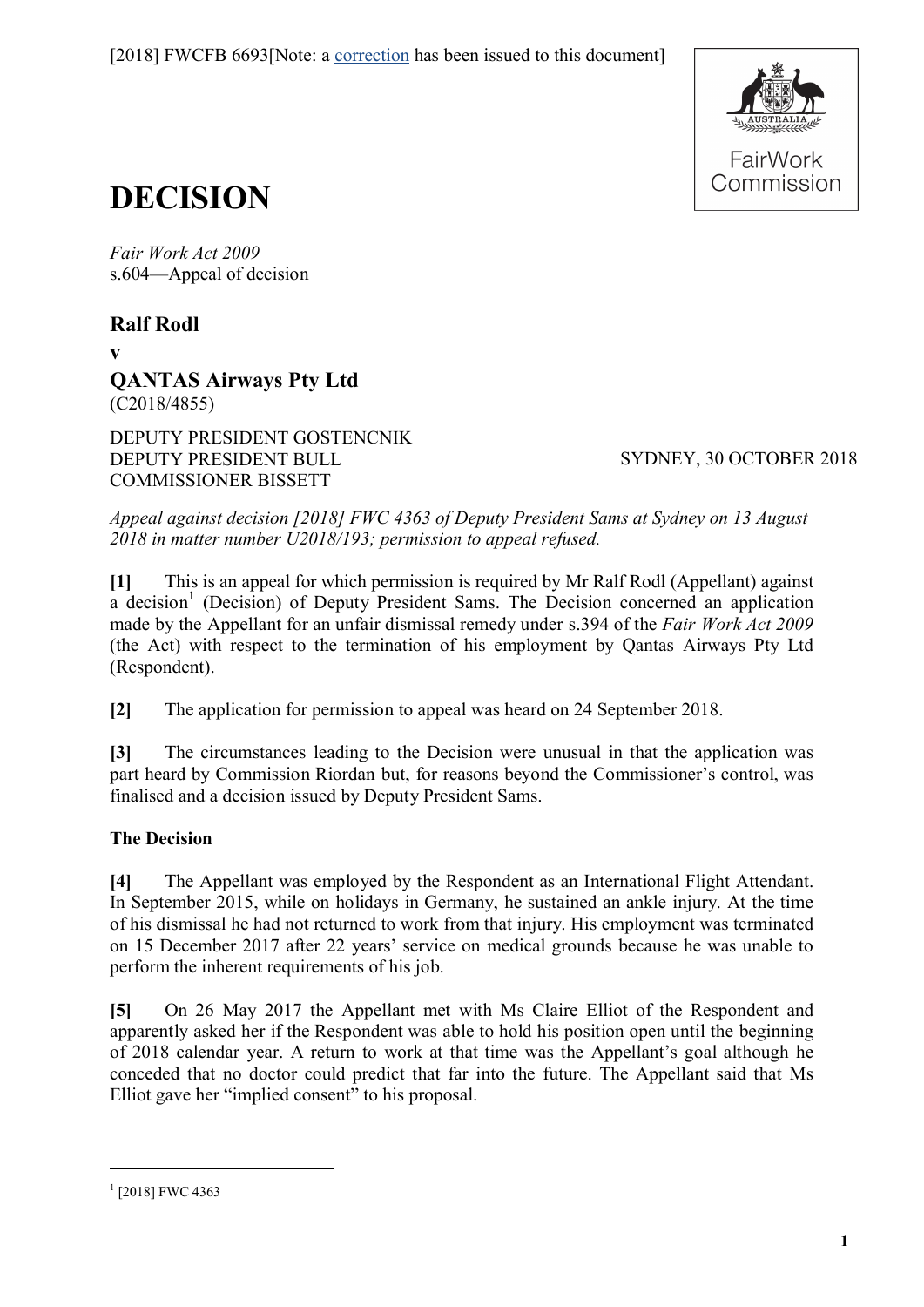**[6]** On 26 June 2017, and with the permission of the Appellant, Ms Elliot sent a letter to the Appellant's doctor (Dr Wong) setting out the Appellant's task analysis and position description and asking the Doctor to comment on his role in the context of his injury.

**[7]** Dr Wong provided her medical report on 6 July 2017. That report said:

As requested is a medical report for the above regarding left ankle fracture sustainedby [sic] the above in Sept 2015 while overseas.

- 1) the diagnosis of injury was that of an ankle fracture that required open reduction and internal fixation. The surgery was performed overseas in Oct 2015. A further operation was performed to remove one of the screws soon after. Additional surgery to remove the rest of the hardware was performed in early 2016 while again overseas.
- 2) Mr Rodl is currently not taking any prescribed medication and has been doing his own regular exercises for his ankle after seeing a physiotherapist in the past.
- 3) While (sic) his current situation it would be difficult for him to perform the work duties as described in the Position Description and Work Task Analysis
- 4) As he has not been working since September 2015 and due to ongoing pain with his ankle it would be difficult to state prognosis or a timeframe when he is able to return to work 'full-time duties'. He further stated 'if work restrictions were imposed, it is difficult to state how likely resolve (sic) or whether they will remain long-term'.
- 5) Mr Rodl states that he continues to suffer from pain and swelling after prolonged standing or walking for more than 30 minutes.

Due to these symptoms it would be difficult for him to safely perform his role as a international Flight Attendant with the hours and duties stated. The task that involves the need for constantstanding (sic) and dynamic walking would also be difficult for him.

If work restrictions were imposed, it is difficult to state how likely the symptoms would resolve or whether they will remain long term. The option of a trial of shorter or light duties would allow the opportunity to assess his work capacity/symptoms.

Yours sincerely

Dr Katrina Wong<sup>[2](#page-1-0)</sup> [sic]

**[8]** The Appellant then met with Ms Theresa Jorgensen from the Respondent on 27 October 2017. The purpose of that meeting was to discuss any further support, information relevant to the Appellant's recovery and the option of seeking redeployment to an alternative position in Qantas. This was in the context of the Appellant's doctor having identified it would be difficult to state a prognosis or timeframe as to when the Appellant would be fit to return to work. While the Appellant rejected that he had discussed Dr Wong's report with Ms Jorgensen the Deputy President found that he:

<span id="page-1-0"></span> $2$  [2018] FWC 4363 at [1]; Appeal Book p.30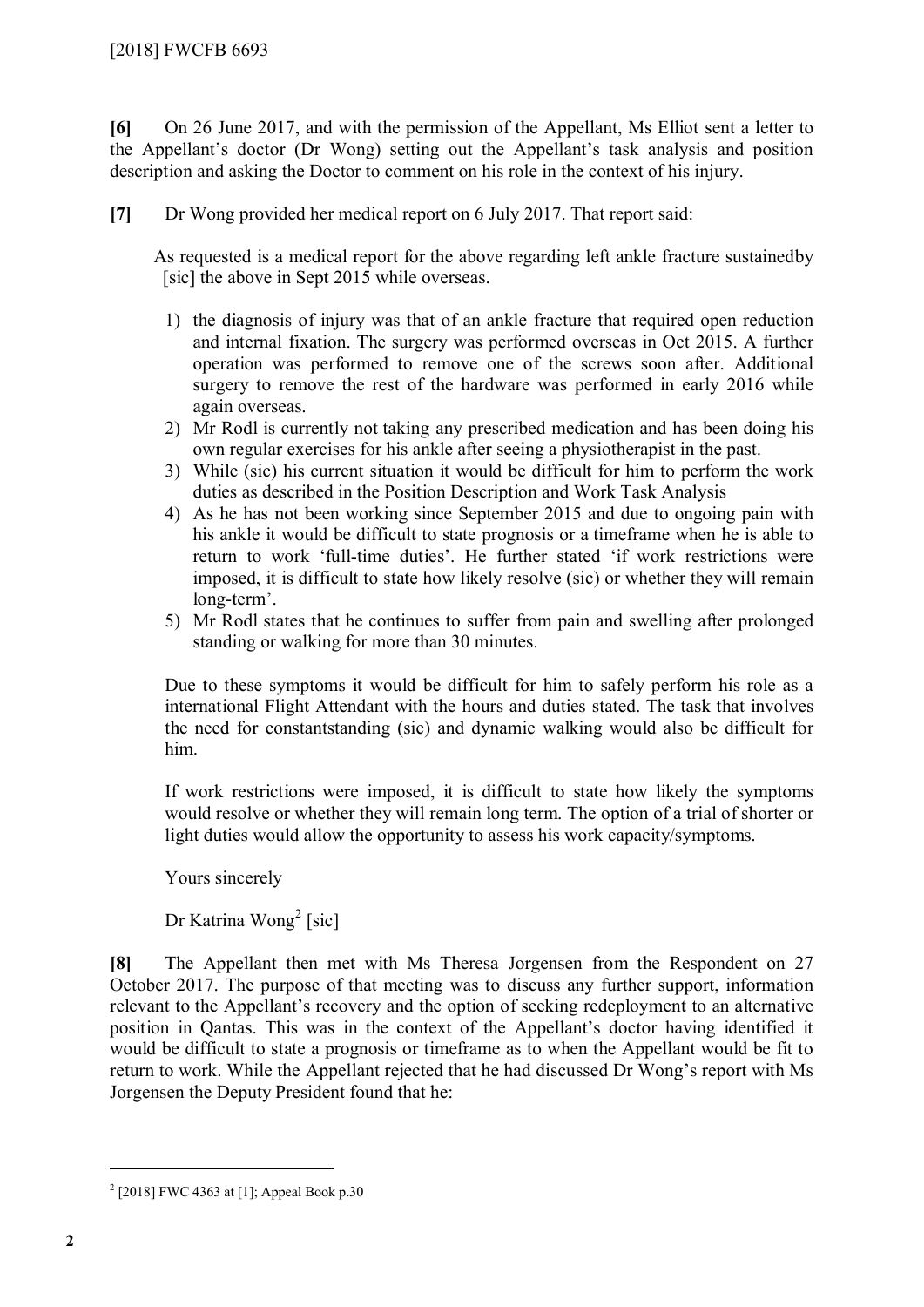"agreed he produced no medical evidence in this meeting that he would be fit to RTW in a few months and he acknowledged Ms Jorgensen did not commit to keeping his role open until January 2018. He denied they discussed options for redeployment rather they had agreed he should concentrate on a full recovery, rather than taking on a redeployment role, so he could come back in January 2018. He conceded he had no medical evidence to support this, because his doctor would not 'sign off' two months ahead. $3$ "

**[9]** The Appellant received a "show cause" letter from the Respondent on 15 November 2018 advising him that, based on the medical report from Dr Wong of 6 July 2017, the Respondent was considering terminating his employment. He was invited to provide the Respondent with any further information as to why his employment should not be terminated. In his reply to the show cause letter the Appellant agreed:

- he did not mention he was confident to RTW to his pre-injury role in January 2018;
- he did not provide any medical evidence he would be fit to RTW in January 2018, and
- he did not assert any commitment by Ms Elliot or Ms Jorgensen of keeping his role open until January 2018.[4](#page-2-1)

**[10]** Ms Jorgensen said it was her decision to terminate the Appellant's employment after consultation with Industrial Relations and the Performance, Culture and Customer Operations leadership. She was not given any direction in relation to that decision by Mr Chaseling, her manager, and she was not aware that the Appellant had made a bullying allegation against Mr Chaseling.

**[11]** Ms Jorgensen did not involve Qantas medical in the matter as she relied on the history, including Dr Wong's treatment of the Appellant. She said that it was "Dr Wong's consistent opinion that [the Appellant] was unfit for work due to his chronic ankle pain."[5](#page-2-2) Ms Jorgensen accepted that the Appellant had a goal of a return to work in January 2018. She did not mention this in correspondence as she considered it the Appellant's goal and not based on medical evidence, his recovery or prognosis.

**[12]** Dr Wong's medical certificates consistently stated that "[I]n my opinion the patient is suffering from medical illness/chronic ankle pain and is therefore unfit to work"<sup>[6](#page-2-3)</sup> with the most recent certificate having been issued for the period 27 November 2017 until 3 January 2018.[7](#page-2-4)

**[13]** The Deputy President found that:

"the only medical evidence [the Respondent] had was the applicant's GP's/Dr Wong's consistent medical certification over two years, and 14 certificates, that the applicant was unfit for work due to his ankle injury. Importantly, there was no indication or prognosis of when he might be fit to resume his pre injury duties. The highest the

<span id="page-2-0"></span><sup>&</sup>lt;sup>3</sup> [2018] FWC 4363 at [23]; Appeal Book p.40

<span id="page-2-1"></span><sup>4</sup> [2018] FWC 4363 at [25]; Appeal Book p.40-1

<span id="page-2-2"></span><sup>5</sup> [2018] FWC 4363 at [59]; Appeal Book p.51

<span id="page-2-3"></span><sup>6</sup> [2018] FWC 4363 at [6]; Appeal Book p.32

<span id="page-2-4"></span><sup>&</sup>lt;sup>7</sup> [2018] FWC 4363 at [68]; Appeal Book p.53-54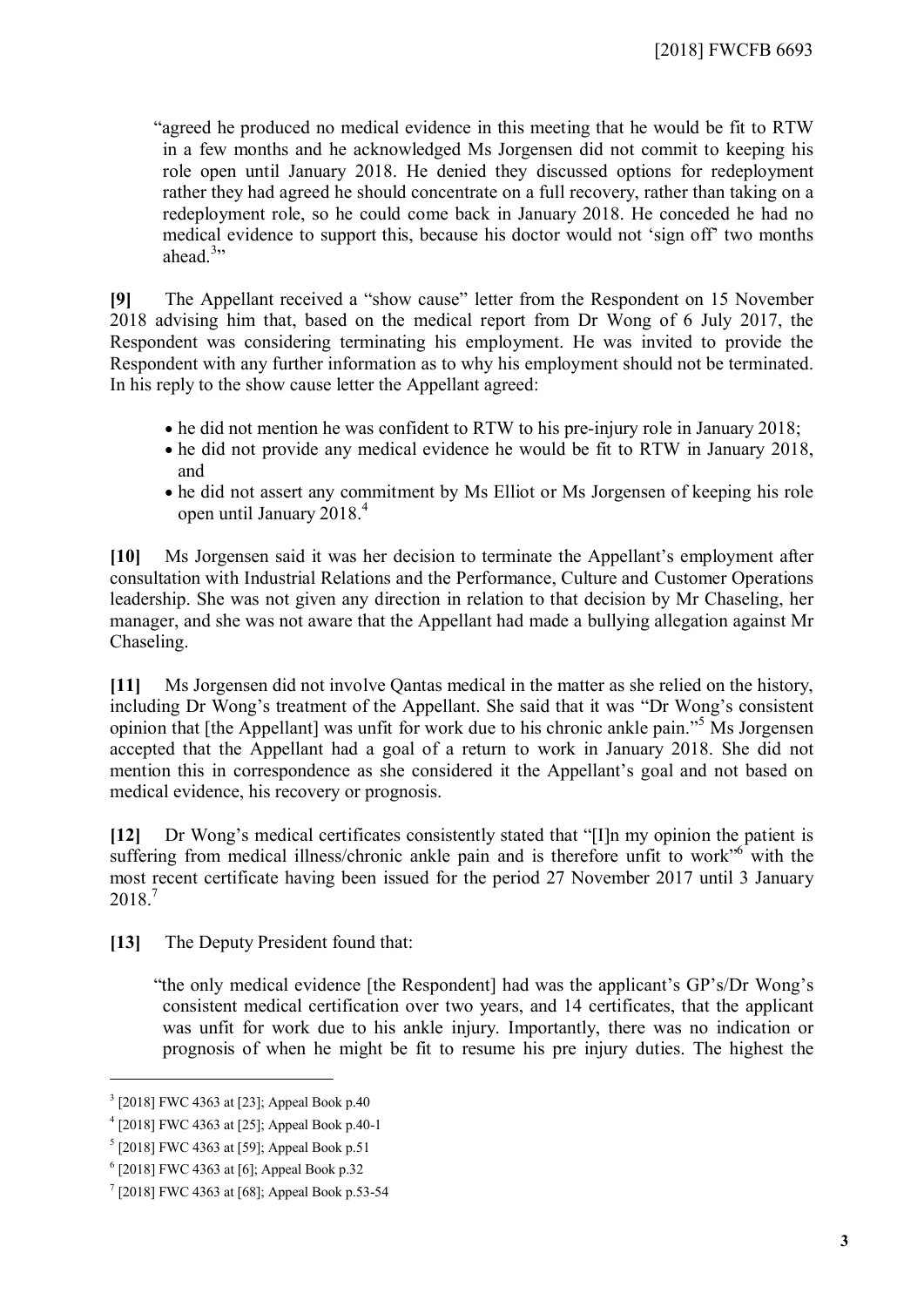applicant's evidence reached was his 'goal' or 'hope' that he would be able to resume pre injury duties in January 2018. This was based on his own self-diagnosis *'after consulting with fellow patients and recreational runners'*. I do not accept the applicant's oral submission that this '*goal*' had been discussed with 'my orthopaedic surgeons and my treating doctor'. There is simply no evidence that any medical practitioner was aware of the applicant's goal of a RTW in January 2018; let alone, had expressly agreed it was likely. It hardly needs to be said that this aspiration … could give Qantas no comfort that he could safely RTW."<sup>[8](#page-3-0)</sup>

**[14]** The Deputy President commented that he found it extraordinary "that the applicant did not take any steps, to satisfy Qantas of his complete fitness in January 2018 - his own expected RTW .he took no steps until 22 May 2018 to seek medical confirmation of his fitness to RTW."<sup>[9](#page-3-1)</sup> He expressed this view in the context of the relevant authorities which, he said:

**[85]** …make perfectly clear … that the decision of the employer to dismiss an employee on capacity grounds, is to be assessed on the material available to the employer '**at the time of dismissal**'. So much so is clear from the following passage in *Jetstar* at para [55]:

'However, it is well-established that, although the validity of a reason for dismissal may be determined by reference to facts discovered after the dismissal, those facts must have existed at the time of dismissal. Thus in *Dundovich v P&O Ports* - a case which concerned the dismissal of an injured employee who was dismissed because, for the foreseeable future, he would not be able to perform all the duties of his position - a Full Bench of the Commission found that it was necessary to take into account a court judgment that the employee's injury was work related, even though that judgment postdated the dismissal, because the judgment was declaratory of facts and legal rights in existence **at the time of dismissal**.' [Deputy President's emphasis]

**[15]** As to whether there was a valid reason for the dismissal the Deputy President concluded:

**[90]** In my view, at the time of the applicant's dismissal, Qantas had no evidence available, for it to be satisfied he would be fit to return to his preinjury duties or any modified duties, at any time in the foreseeable future. Accordingly, I am satisfied Qantas had a valid reason (for) the applicant's dismissal. The decision was '*sound, defensible and well founded*'; see: *Selvachandran.*

**[16]** The Deputy President found that the Appellant was notified of the reason for his dismissal and given an opportunity to respond; was invited to have a support person with him during meetings on 26 May 2017; 7 October 2017 and 15 December 2017; that the dismissal was not related to the Appellant's performance and that the Respondent's policies and procedures were applied consistently and appropriately.

<span id="page-3-0"></span><sup>8</sup> [2018] FWC 4363 at [82]; Appeal Book p.67

<span id="page-3-1"></span><sup>&</sup>lt;sup>9</sup> [2018] FWC 4363 at [84]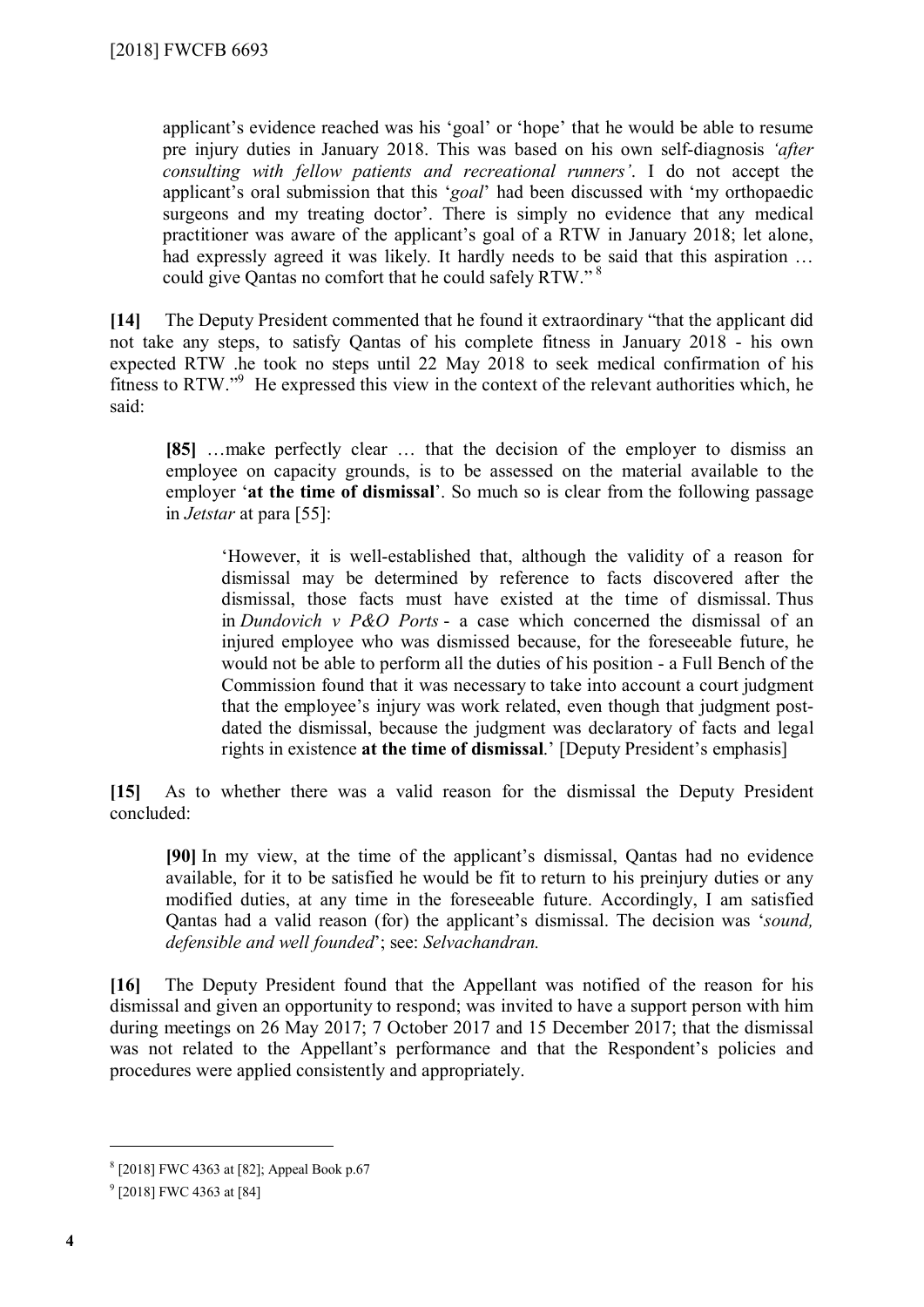**[17]** The Deputy President further considered the length of the Appellant's employment with the Respondent and the Appellant's attitude to redeployment. The Deputy President rejected the Appellant's criticism of Ms Elliot and Ms Jensen<sup>[10](#page-4-0)</sup> [sic] in not offering him a voluntary redundancy package. He did consider, but rejected on lack of evidence, the Appellant's claim that the dismissal was otherwise harsh because he had lost a substantial sum of money in a failed investment.

**[18]** The Deputy President concluded:

**[106]** In summary then, and to make it abundantly clear, the Commission is satisfied that at the time of the applicant's dismissal, he was unable to perform the inherent requirements of his job as a Long Haul Flight Attendant; that there was no reasonable basis to presume he would be fit to perform his pre-injury duties in the foreseeable future, and that Qantas was not obliged to redeploy the applicant to alternative duties without his consent, and in the face of his determination to focus on a full recovery. There was a valid reason for the applicant's dismissal.

#### **Grounds of appeal**

- **[19]** The Appellant articulated several grounds of appeal:
	- 1. The Respondent, although denied permission to be represented by a lawyer or paid agent was accompanied by an 'industrial relation' lawyer at all hearings;
	- 2. There are significant errors of fact in the decision, including that the Deputy President failed to take into account or properly consider:
		- a. the medical report relied on the justify dismissal was 6 months old;
		- b. the Respondent did not contact the Appellant's doctor prior to dismissal;
		- c. the Appellant was only given seven business days to respond to the 'review of employment' letter and was unable to provide specialist medical advice in the time frame;
		- d. the Respondent failed to abide by its own Management of Ill & Injured Employees Guidelines in that it did not arrange a follow up meeting after the 'review of your employment' letter;
		- e. the Respondent failed to produce documents in accordance with an order of the Commission; and
		- f. the Appellant had the implied consent of the Respondent to return to work in January 2018.
	- 3. The Deputy President made a comment at the commencement of the last day of hearing suggesting he had reached a conclusion prior to the Appellant having an opportunity to present further evidence or cross examine the Respondent's witnesses.

**[20]** As to why it is in the public interest to grant permission to appeal, the Appellant submits that the appeal raises issues:

1. as to the use of 'shadow lawyers';

<span id="page-4-0"></span><sup>&</sup>lt;sup>10</sup> The reference to Jensen is a typographical error and should have been a reference to "Jorgensen"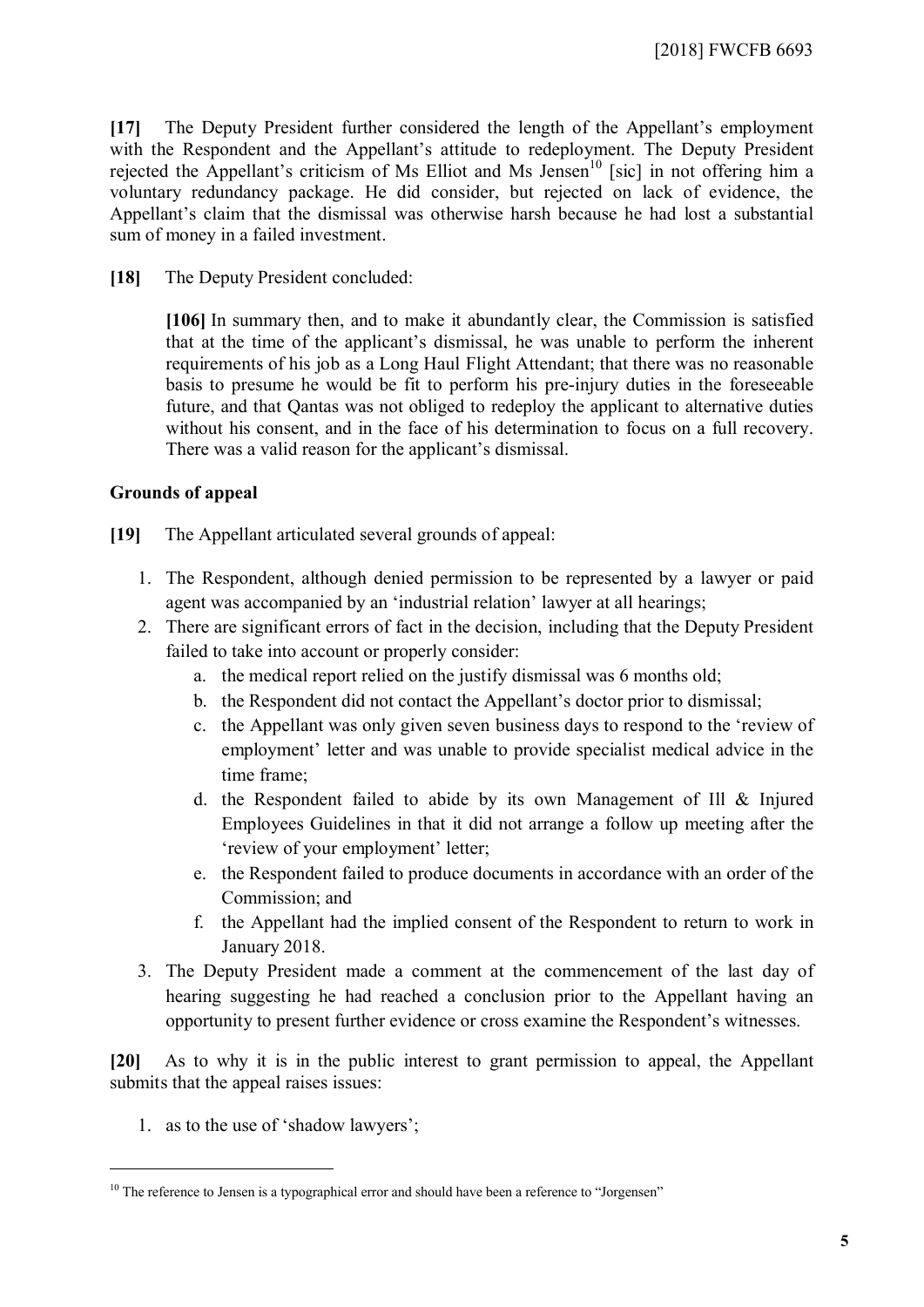- 2. in relation to support for those from non-English speaking backgrounds;
- 3. of the importance of access by employees of policies in the workplace;
- 4. with respect to advice to employees of outstanding leave entitlements;
- 5. with respect to reliance on medical reports to inform decisions as to fitness for duty; and
- 6. with respect to implied consent or agreement.

## **Consideration**

**[21]** An appeal under s.604 of the Act is an appeal by way of rehearing and the Fair Work Commission's (the Commission) powers on appeal are only exercisable if there is error on the part of the primary decision maker.<sup>[11](#page-5-0)</sup> There is no right to appeal and an appeal may only be made with the permission of the Commission.

**[22]** Being an appeal from a decision made under Part 3-2 of the Act, s.400 of the Act also applies. Section 400 of the Act provides:

 $(1)$  Despite subsection 604(2), the FWC must not grant permission to appeal from a decision made by the FWC under this Part unless the FWC considers that it is in the public interest to do so.

(2) Despite subsection 604(1), an appeal from a decision made by the FWC in relation to a matter arising under this Part can only, to the extent that it is an appeal on a question of fact, be made on the ground that the decision involved a significant error of fact."

**[23]** The notice of appeal alleges that the Decision contains significant errors of fact and that the public interest is invoked.

**[24]** Granting permission to appeal will rarely be appropriate unless an arguable case of appealable error is demonstrated. In the absence of appealable error an appeal cannot succeed.<sup>[12](#page-5-1)</sup> The fact that the member at first instance made an error is not necessarily a sufficient basis for the grant of permission to appeal.<sup>[13](#page-5-2)</sup>

**[25]** As can be seen from the above, an appeal against an unfair dismissal decision can only proceed on the ground that it is in the public interest that permission to appeal be granted and where an error of fact is alleged it must be a *significant* error of fact.

**[26]** These proceedings are restricted to permission to appeal considerations only. The Appellant is not required to present full or developed argument about their appeal grounds. Our task is to determine whether it is in public interest that permission to appeal against the

<span id="page-5-0"></span><sup>&</sup>lt;sup>11</sup> This is so because on appeal the Commission has power to receive further evidence, pursuant to s.607(2); see *Coal and Allied v AIRC* (2000) 203 CLR 194 at [17] per Gleeson CJ, Gaudron and Hayne JJ

<span id="page-5-1"></span><sup>12</sup> *Wan v AIRC* (2001) 116 FCR 481 at [30]

<span id="page-5-2"></span><sup>13</sup> *GlaxoSmithKline Australia Pty Ltd v Makin* [2010] FWAFB 5343 at [26]-[27], 197 IR 266; *Lawrence v Coal & Allied Mining Services Pty Ltd t/as Mt Thorley Operations/Warkworth* [2010] FWAFB 10089 at [28], 202 IR 388, affirmed on judicial review in *Coal & Allied Mining Services Pty Ltd v Lawler* (2011) 192 FCR 78; *NSW Bar Association v Brett McAuliffe; Commonwealth of Australia represented by the Australian Taxation Office* [2014] FWCFB 1663 at [28]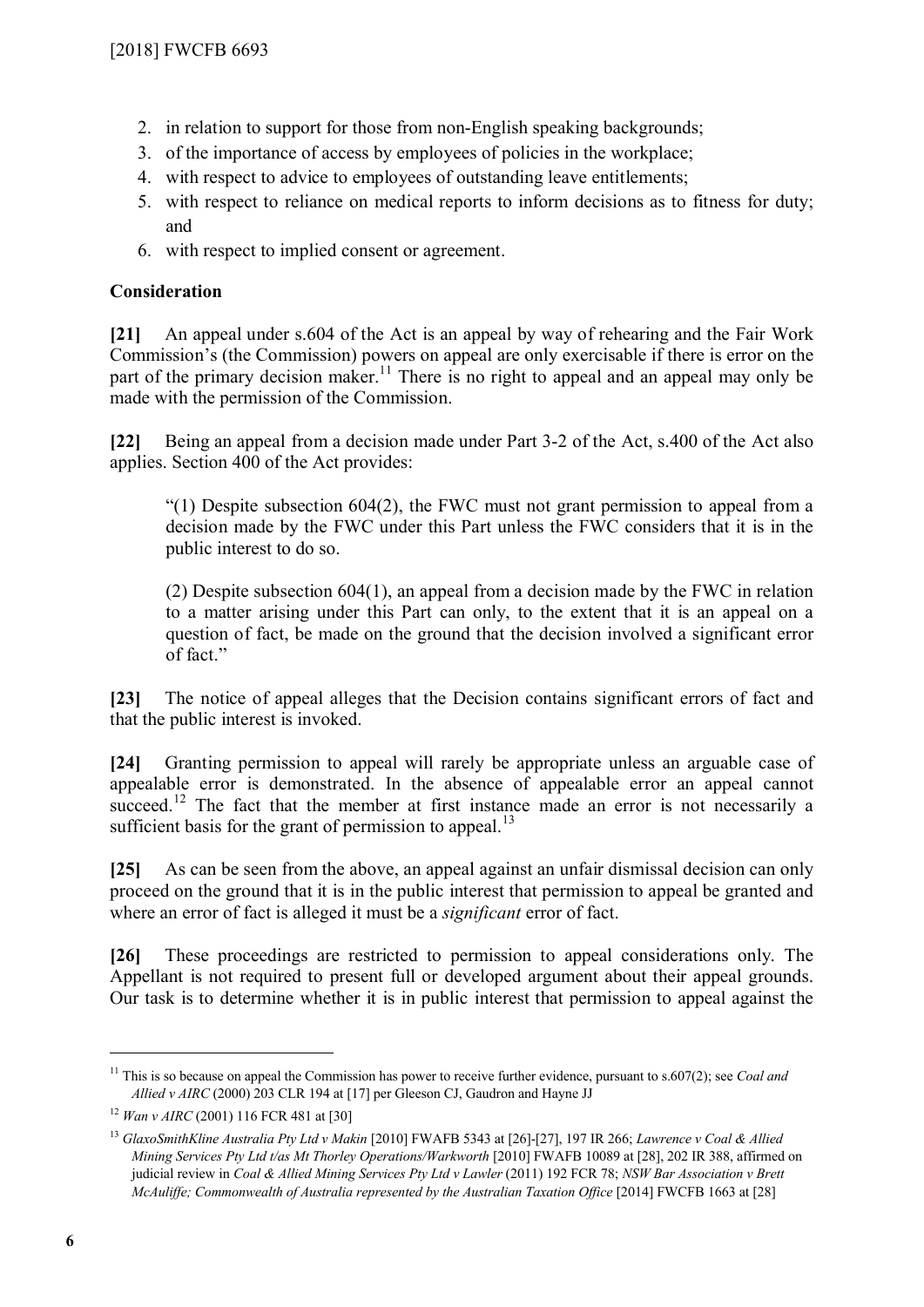Decision should be granted, and relevantly in doing so to consider whether an arguable case of appealable error has been made out.

[27] In *O'Sullivan v Farrer*<sup>[14](#page-6-0)</sup>, the High Court stated (at 216):

"… the expression "in the public interest", when used in a statute, classically imports a discretionary value judgment to be made by reference to undefined factual matters, confined only "in so far as the subject matter and the scope and purpose of the statutory enactments may enable … given reasons to be [pronounced] definitely extraneous to any objects the legislature could have had in view": *Water Conservation and Irrigation Commission (N.S.W.) v. Browning*, per Dixon J.

(Citations omitted, editing in original.)

**[28]** In *Coal & Allied Mining Services Pty Ltd v Lawler and others*, Buchanan J (with whom Marshall and Cowdroy JJ agreed) characterised the test under s.400 of the Act as "a stringent one".<sup>[15](#page-6-1)</sup> The task of assessing whether the public interest test is met is a discretionary one involving a broad value judgment<sup>[16](#page-6-2)</sup>. In *GlaxoSmithKline Australia Pty Ltd v Makin*, a Full Bench of the Commission identified some of the considerations that may attract the public interest:

"... the public interest might be attracted where a matter raises issues of importance and general application, or where there is a diversity of decisions at first instance so that guidance from an appellate court is required, or where the decision at first instance manifests an injustice, or the result is counter intuitive, or that the legal principles applied appear disharmonious when compared with other recent decisions dealing with similar matters."<sup>[17](#page-6-3)</sup>

#### *Significant errors of fact (appeal ground 2)*

**[29]** The Appellant was dismissed on medical grounds. In June 2017 the Appellant gave permission to the Respondent to seek a report from his treating doctor. That report was provided on 6 July 2017. It was the only medical report before the Deputy President. The Deputy President considered that report along with the claim of the Appellant that his goal of returning to work in January 2018 had been discussed with his orthopaedic surgeon and treating doctor. The Deputy President rejected, for lack of evidence, that any medical practitioner was aware of the Appellant's goal of returning to work in January 2018 "let alone had agreed that it was likely".<sup>[18](#page-6-4)</sup> The Deputy President concluded that "the applicant was given every opportunity to provide any further verifiable information as to when he was likely to RTW. Either he failed to do so, or no medical practitioner was prepared (including his own GP) to give a prospective RTW date, which frequently is sought and given in such cases.<sup>"[19](#page-6-5)</sup>

<span id="page-6-0"></span><sup>&</sup>lt;sup>14</sup> (1989) 168 CLR 210

<span id="page-6-1"></span><sup>15</sup> (2011) 192 FCR 78 at [43]

<span id="page-6-2"></span><sup>16</sup> *O'Sullivan v Farrer* (1989) 168 CLR 210 per Mason CJ, Brennan, Dawson and Gaudron JJ; applied in *Hogan v Hinch* (2011) 85 ALJR 398 at [69] per Gummow, Hayne, Heydon, Crennan, Kiefel and Bell JJ; *Coal & Allied Mining Services Pty Ltd v Lawler and others* (2011) 192 FCR 78 at [44] -[46]

<span id="page-6-3"></span><sup>&</sup>lt;sup>17</sup> [2010] FWAFB 5343; 197 IR 266 at [27]

<span id="page-6-4"></span><sup>&</sup>lt;sup>18</sup> [2018] FWC 4363 at [82]; Appeal Book p.67

<span id="page-6-5"></span> $19$  Ibid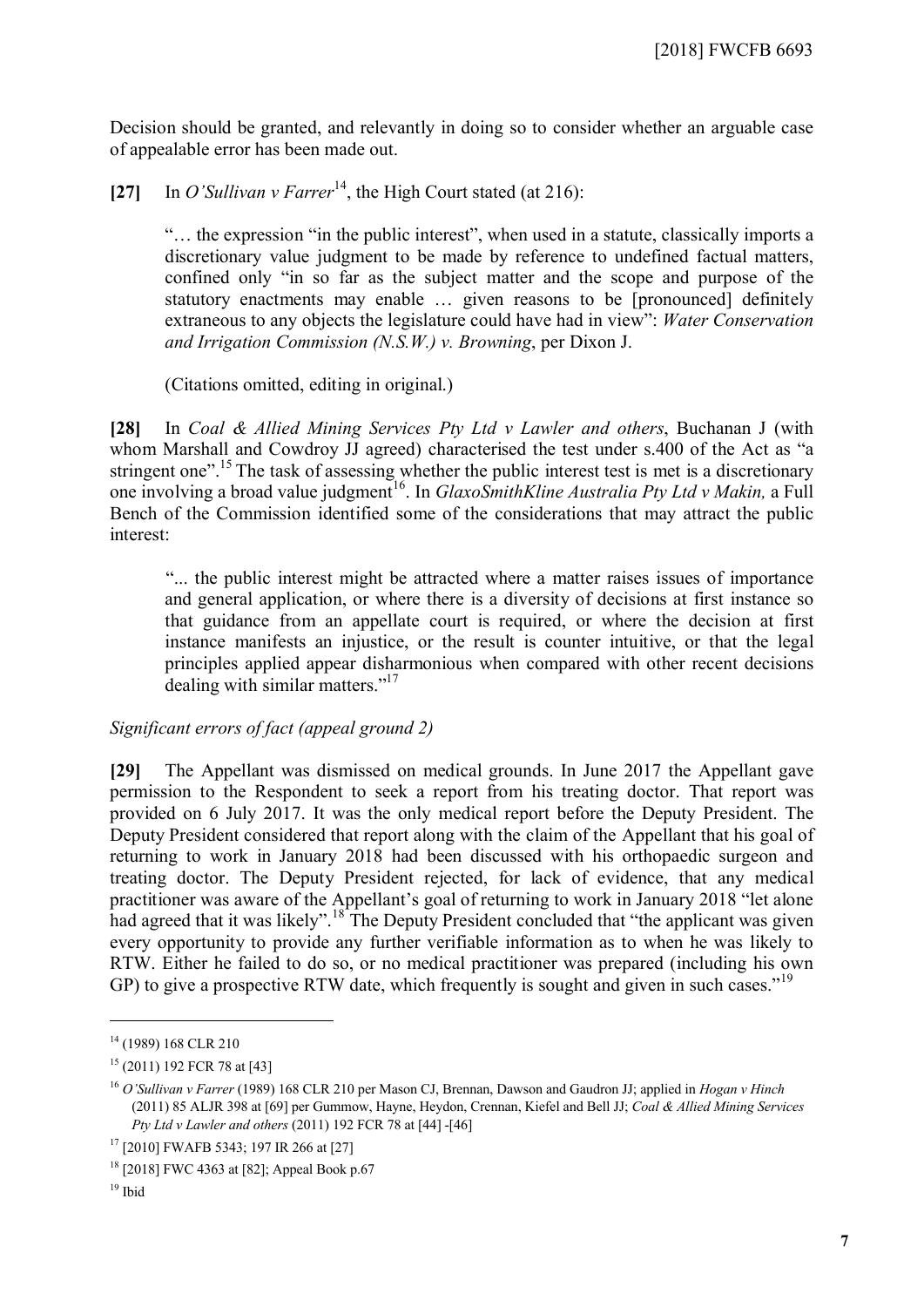**[30]** The provision of relevant, up to date medical information to the Respondent or to the Commission was in the hands of the Appellant. He produced no such information at or prior to the hearing but did, following the last day of hearing provide a medical clearance from a doctor other than Dr Wong.

**[31]** We are not satisfied that there is any arguable case of error in the approach taken by the Deputy President. He properly considered the medical information before him as provided by the Appellant and Respondent. The Deputy President's conclusion that "With nothing more than the Applicant's self-diagnosed role Qantas was left with no option"<sup>[20](#page-7-0)</sup> does not disclose an arguable case of error.

**[32]** To the extent that the Appellant says that the Respondent should have sought further medical advice from his doctor, the Deputy President considered that the Appellant had ample opportunity to provide further medical evidence but did not do so. He further took into account that the Appellant's doctor had issued a medical certificate on 27 November 2017 which continued to indicate that the Appellant remained unfit for work.

**[33]** We are not satisfied that any arguable case of error is identified by the Appellant in this regard.

**[34]** On the 15 November 2017 the Appellant received a "next steps" letter, or, as the Appellant refers to it as a "review of employment" letter. This was referred to by the Deputy President as a "show cause" letter. The Appellant was given until 29 November 2017 to respond.

**[35]** The Appellant says that he only had seven business days to respond to the letter. In his notice of appeal the Appellant indicates that he did not open the email from the Respondent containing the letter until 17 November 2017, two days after it was sent. He then counts the week days after 17 November and before 29 November 2017 to reach his conclusion that he only had seven business days to respond.

**[36]** The Appellant agreed during the permission to appeal hearing that he had not sought an extension of the time provided to him to respond.

**[37]** The Deputy President considered whether the Appellant had been given a reasonable opportunity to respond. He concluded:

**[92]** The applicant was very critical of Qantas's 'show cause' letter of 15 November 2017 requiring him to provide any further information, including medical information, by 29 November 2017. I do not accept the applicant's contention that he only had seven business days to respond and arrange medical appointments. Firstly, it was not seven business days; but 10 business days. Secondly, it was 14 days, including that he could have easily arranged a medical specialist appointment during this time for a point beyond the 14 days and request an extension of time to reply until he could attend such an appointment. I have no reason to doubt that Qantas would accept such a reasonable request. In any event, it is difficult to reconcile the applicant's criticism of the shortness of time to respond, with the following circumstances:

<span id="page-7-0"></span><sup>&</sup>lt;sup>20</sup> [2018] FWC 4363 at [83]; Appeal Book p.68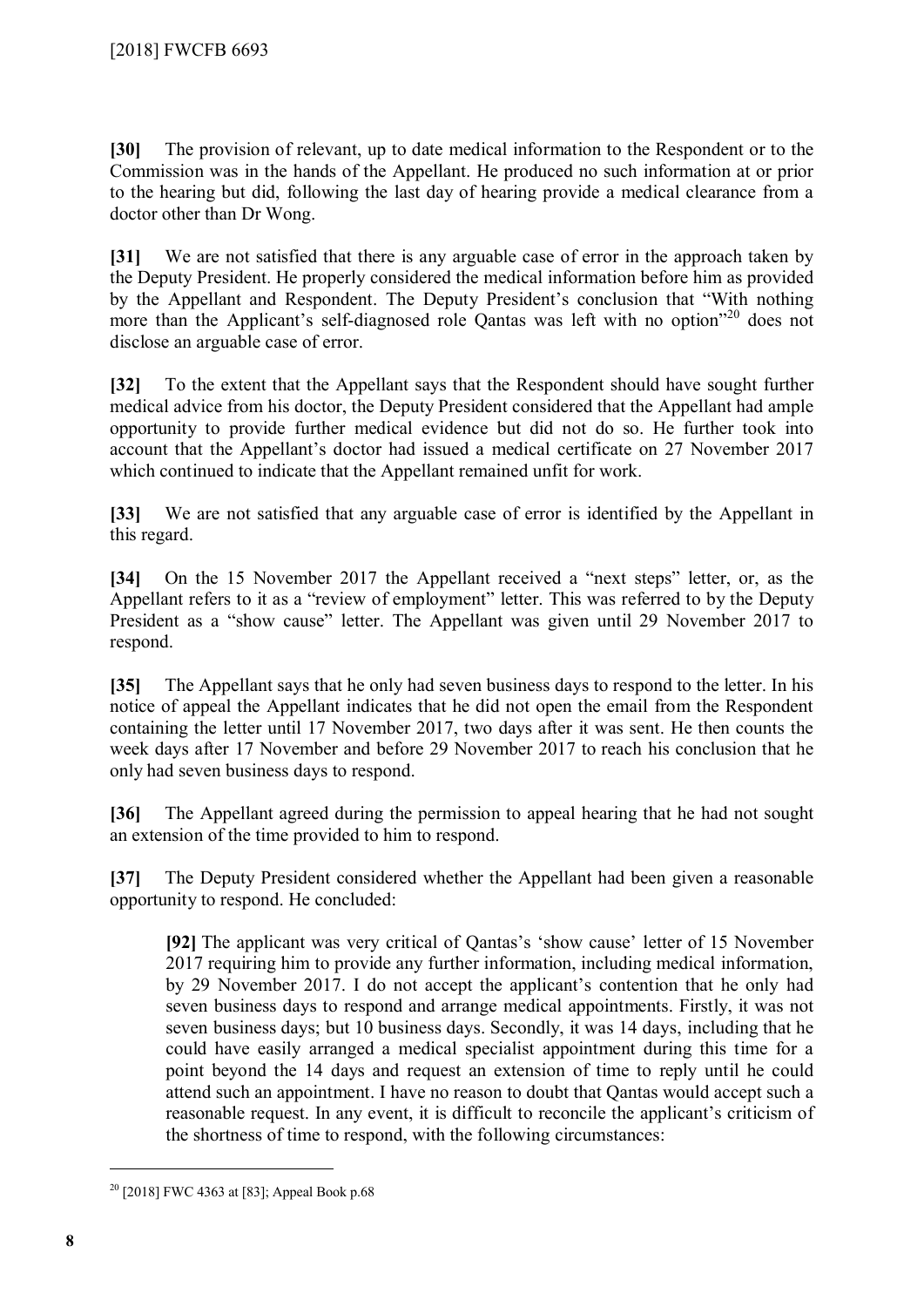[2018] FWCFB 6693

- (a) He could not have been in any doubt, at least at the 27 October 2017 meeting with Ms Jorgensen, that Qantas was seriously considering his future employment. Ms Jorgensen said that during this meeting, the applicant said '*I understand that the Company needs to make a decision at a point in time which may lead to termination*'. I accept this evidence of Ms Jorgensen and note the applicant did not unequivocally reject this evidence.
- (b) The applicant responded to the 'show cause' letter, inter alia, on 28 November 2017 as follows:

'at this stage, I cannot provide any medical evidence, confirming that it would be safe for me to safely perform my preinjury role without risk of harm and/or aggravation of my condition'.

- (c) At no time did the applicant seek an extension of time to respond. Given the extensive history from his injury, it would not have been unreasonable for Qantas to give him further time to respond had he asked. The harsh reality was that he did not.
- (d) In any event, the applicant did obtain an updated medical certificate of unfitness from Dr Wong on 27 November 2017. In other words, the short timeframe was not an impediment to providing exactly what Qantas asked for. Presumably, he had told Dr Wong of his goal of a RTW in January 2018, but Dr Wong would not provide even a possible prognosis of any RTW then, or at any other time.

**[38]** During the hearing of permission to appeal the Appellant stated that he did not consider he could request an extension of time as the Respondent runs their business on a definite, inflexible basis.

**[39]** The evidence demonstrates that the Appellant had 10 business days and 14 days in total to respond to the Respondent's request. In that time he visited his treating doctor and obtained a medical certificate on 27 November 2018 indicating that he could have sought a fresh opinion from Dr Wong had he wished to do so.

**[40]** There is no arguable case of error or any arguable significant error of fact made out by the Appellant arising from the Deputy President's analysis or the conclusion.

**[41]** The Management of Ill & Injured Employees Guiding Principles is a document produced by the Respondent in response to an Order issued by the Commission. Whilst the Appellant raised an issue as to the tardiness of the Respondent in producing that material, we are not satisfied that there was any prejudice to the Appellant in this regard. Further, we note that, once the documents were produced the proceedings before Commissioner Riordan were adjourned at lunch time on 2 May 2018, the first day of hearing, until the following Monday 7 May 2018. The Appellant was also given permission to recall witnesses of the Respondent should he wish to do so. As it transpired the matter did not resume until 21 May 2018. Ultimately the Appellant had almost three weeks to consider the documents. In these circumstances there is no argument of prejudice to the Appellant. The Appellant was afforded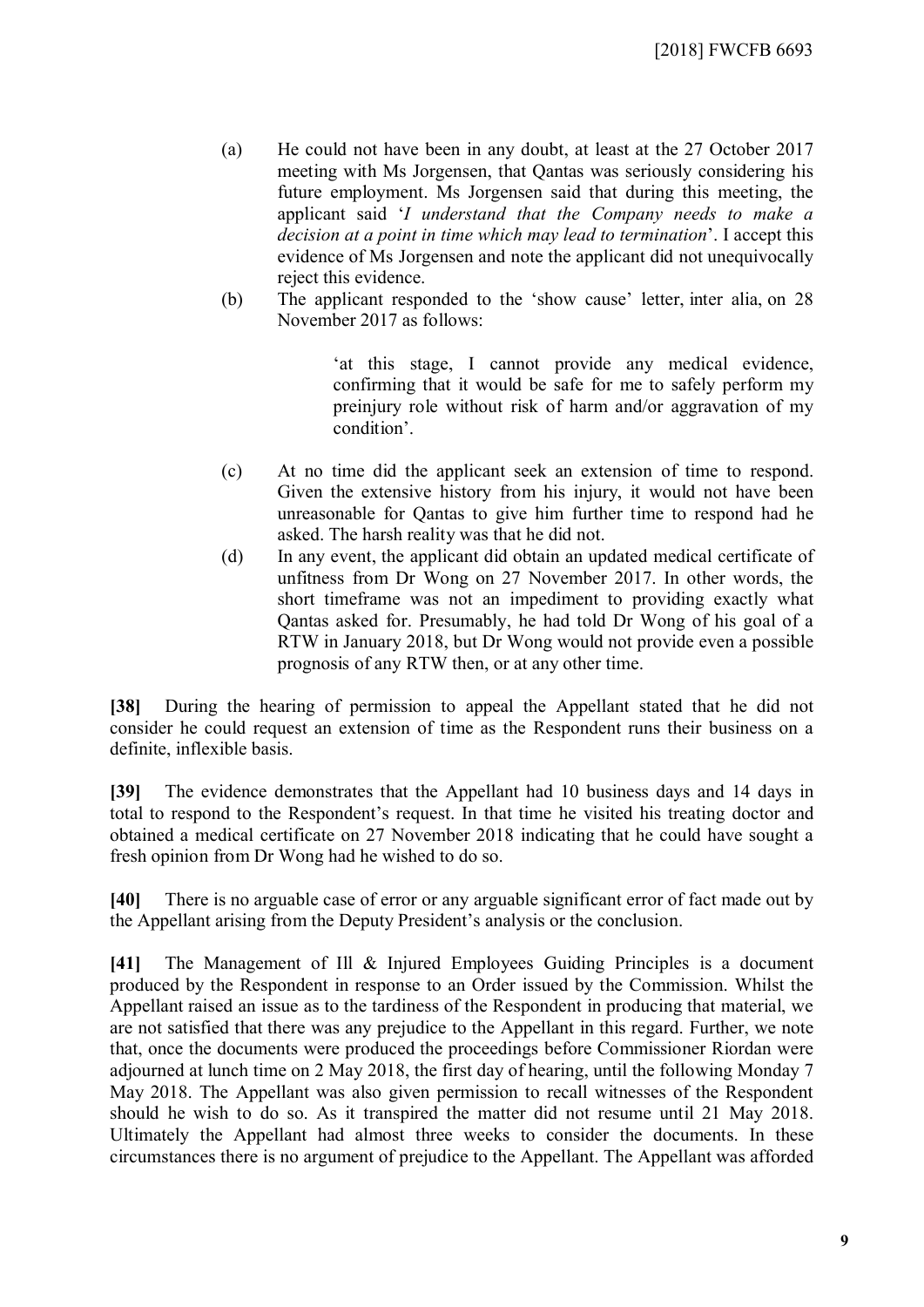procedural fairness in relation to the documents late production. No arguable case of error is thereby established.

**[42]** We note that, on the basis of the decision of Commissioner Riordan to adjourn the matter until the following week, the Appellant was afforded much more time then he otherwise would have had to examine the documents if they had been produced at 9.30am in accordance with the directions.

**[43]** The Appellant says that the guiding principles require that, following his response to the show cause letter, a further meeting should have been held with him to discuss his response and outline the next steps. He says that this did not occur. He says the failure of the Deputy President to take this into account was an error.

**[44]** The status of the guiding principles was clearly an issue before the Deputy President. Ms Jorgenson gave evidence, in response to questions from the Appellant about the guidelines in respect to a fitness for work assessment and their interaction with the ongoing advice received from the Appellant's own treating doctor.<sup>[21](#page-9-0)</sup> In re-examination Ms Jorgenson said that the guidelines raised by the Appellant kicked in circumstances where the Respondent had insufficient information on which to make a decision.<sup>[22](#page-9-1)</sup> The Respondent submitted that the guidelines were not policy. The Appellant made closing submissions with respect to the guidelines in which he submitted that "Next steps or agreement on a termination date were also not discussed as outlined in the Qantas Injury Management Guidelines" on the day of dismissal.

**[45]** We are not satisfied that there was any arguable error in this regard on the part of the Deputy President. Whilst not spelt out in great detail the Deputy President considered the guiding principles. He concluded that:

**[96]** …As might be expected, Qantas has a wide and comprehensive suite of policies and procedures dealing with all employment related matters, specifically relating to managing employees who are ill or injured and the process which might ultimately lead to an employee's dismissal. I am satisfied that all of Qantas's policies and procedures relevant here were applied consistently and appropriately, given the applicant's circumstances and history of the matter.

**[46]** No case of arguable case of error is thereby established.

**[47]** The Appellant said that he had the "implied consent" of the Respondent to return to work in January 2018. On this matter the Deputy President concluded:

**[88]** I deal now with the applicant's claim that he had received 'implied consent' for his RTW in January 2018 from Ms Elliott and/or Ms Jorgensen. Both Ms Elliott and Ms Jorgensen strongly denied ever giving the applicant such a guarantee, expressly or impliedly. I accept the applicant had raised this goal with Ms Elliott in May 2017 – speculating some 6 to 7 months ahead  $-$  as Ms Elliott's notes from the meeting disclose; see: para [36] above. However, there is no cogent evidence that any such guarantee or approval was ever given by anyone. The fact the applicant may have

<span id="page-9-0"></span><sup>&</sup>lt;sup>21</sup> Transcript PN133-6; Appeal Book p.166-7

<span id="page-9-1"></span><sup>22</sup> Transcript PN157; Appeal Book p.169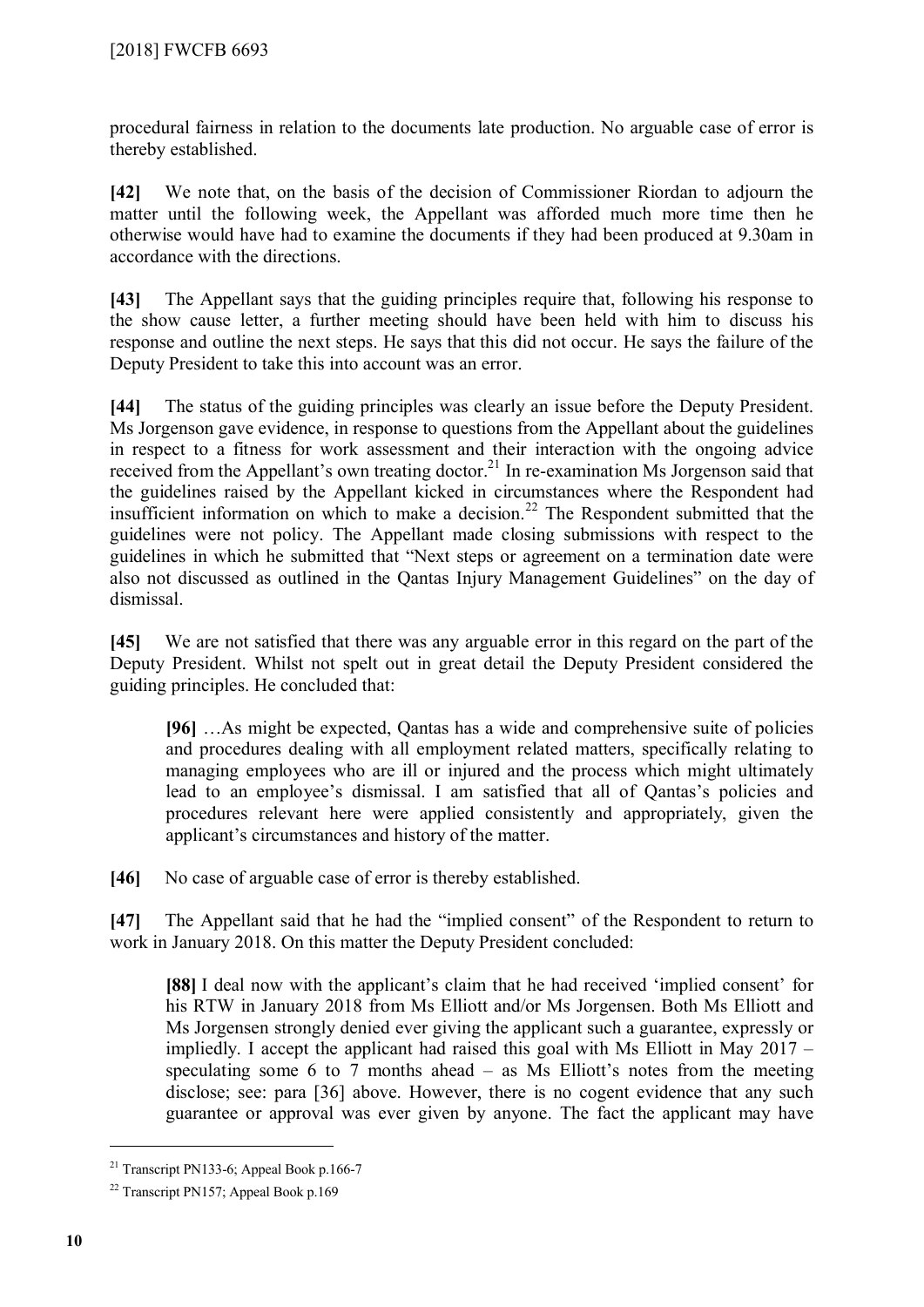expressed his opinion, and they did not object cannot be construed as 'implied consent'. Moreover, it is utterly implausible that Ms Elliott or Ms Jorgensen would have had the authority, let alone any inclination to agree to a future RTW date, given the long history of the matter and the absence of any supportive medical evidence, contrary to the only consistent evidence they had from Dr Wong to that point. I note again that the applicant did not even take any steps to demonstrate he was fit to RTW in January 2018.

**[48]** There is no doubt that the Appellant mentioned his preferred return to work date of January 2018 on a number of occasions in meetings with the Respondent but there is nothing to suggest that this was consented to or that the Respondent agreed that it would hold a position for him until that date. The Appellant, in his evidence, agreed that Ms Elliot didn't agree to hold his position open but that "she didn't reject" his proposal $^{23}$  $^{23}$  $^{23}$  although he accepted that "she didn't say anything."[24](#page-10-1) He took this however as "implied consent" - he had told Ms Elliot of his plans and she had listened to him.<sup>[25](#page-10-2)</sup> The Appellant also suggested that the Respondent did not object to his plan to return to work in January 2018 such that he had its implied consent.<sup>[26](#page-10-3)</sup>

**[49]** Whilst the Appellant does not agree with the conclusion of the Deputy President this is not indicative of any arguable error of fact by the Deputy President. The Appellant has not identified any evidence the Deputy President should have considered but failed to do so that would have made a material difference to the conclusion he reached. We find no arguable case of error by the Deputy President in this regard.

#### *Premature comments of the Deputy President (appeal ground 3)*

**[50]** The Appellant says that the Deputy President made a comment at the beginning of the second day of hearing on 21 May 2018 that the Appellant considered premature. The Appellant says that the Deputy President said "Well that might make it a bit more difficult yes" when he stated that he still sought reinstatement.

**[51]** The totality of the exchange between the Deputy President and the Appellant and Respondent as recorded in the transcript is as follows:

THE DEPUTY PRESIDENT: I know I might be throwing you a curved ball at the moment, but it's always preferable. One party will win and one party will lose. There will be a public decision, and I know that it was probably dealt with by way of an earlier conciliation either by phone and/or in person. But things have moved on and I wonder - circumstances change, people's views change and I wonder if there is any appetite for a settlement.

Mr Rodl, I suppose I should ask you first. You originally sought reinstatement, did you not?

MR RODL: Yes, I would like to be reinstated.

<span id="page-10-0"></span><sup>&</sup>lt;sup>23</sup> Transcript PN111: Appeal Book p.91

<span id="page-10-1"></span><sup>&</sup>lt;sup>24</sup> Transcript PN113; Appeal Book p.91

<span id="page-10-2"></span><sup>&</sup>lt;sup>25</sup> Transcript PN112; Appeal Book p.91

<span id="page-10-3"></span><sup>26</sup> Transcript PN254; Appeal Book p.105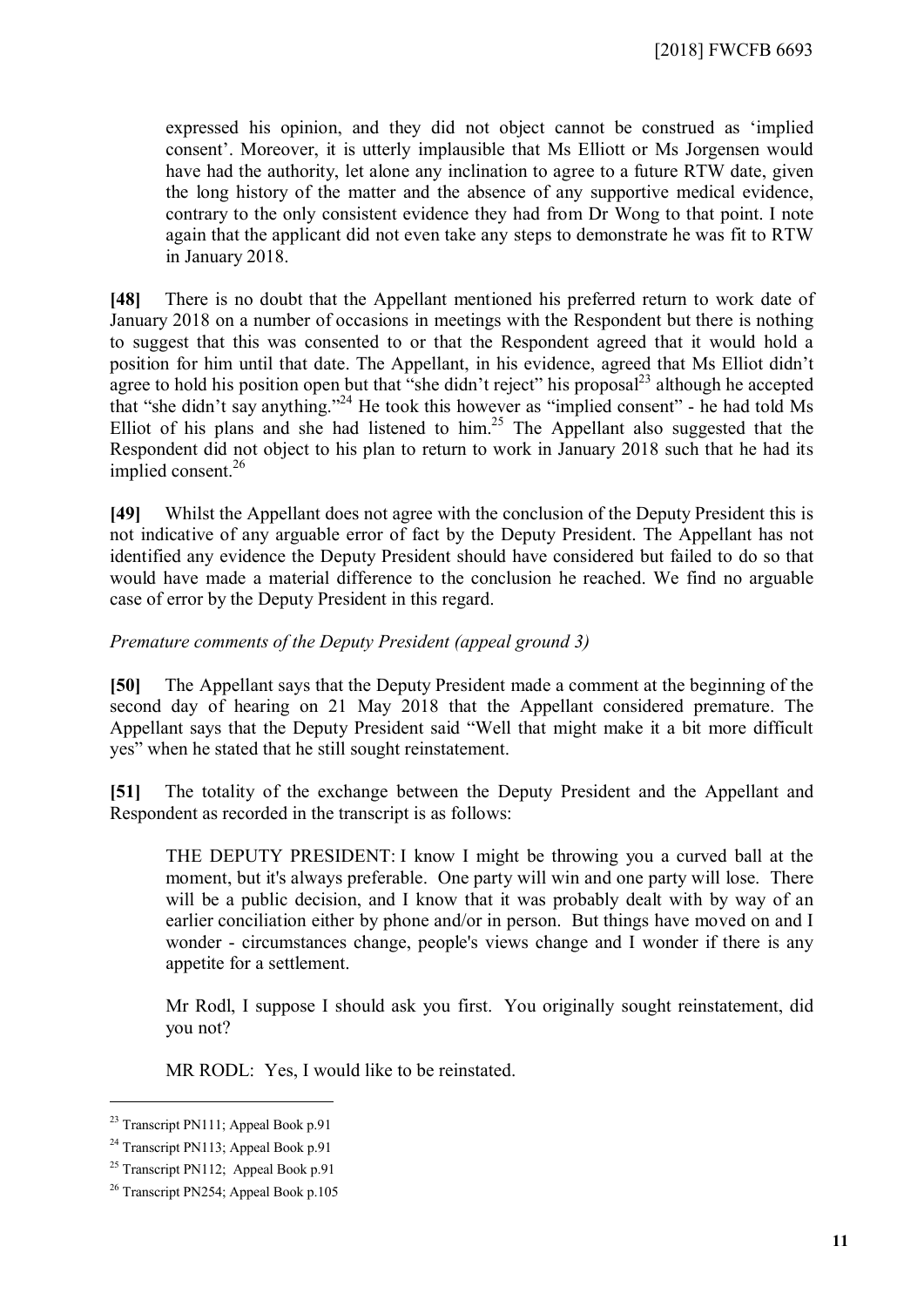THE DEPUTY PRESIDENT: Yes. Would you maintain that position if we were to have a discussion about settlement of the matter?

MR RODL: Yes.

THE DEPUTY PRESIDENT: Well that might make it a bit difficult. Yes.

MS FARAH: Thank you, Deputy President. I think it's fair to say that there's been a number of occasions in which potential settlement options have been traversed by both parties. I think to cut through it, the applicant has made clear, most recently again on 7 May by email to Riordan C, that, and I'll quote from it:

*I am not seeking voluntary redundancy, but sanctioned clarification about the legitimacy of my termination. I am asking for reinstatement to my former position, should it be established by the Commissioner with all the evidence available that my termination was illegitimate.*

I believe it's fair to say that that's been the applicant's unwavering position throughout the course of the proceedings.

THE DEPUTY PRESIDENT: That probably leaves little scope for further discussion. Yes, is that - does that remain your positions does it, Mr Rodl?

MR RODL: Yes Commissioner, I'd like this case to be judged if it was unfair or a harsh dismissal.

**[52]** It is clear that the Deputy President made the comment to which the Appellant has taken exception in the context of exploring with the parties if there was any prospect of finding a settlement to the matter prior to further hearing. There is nothing wrong in such an approach and it is consistent with the objects of the Act in respect to unfair dismissal claims. It as a not an uncommon aspect of hearing such applications in the Commission. Considered properly and in context there was nothing in the comment of the Deputy President that suggests he had reached any predetermined or concluded view as to the merits of the Appellant's case. No arguable case of appealable error is disclosed.

*Presence of "shadow lawyer" (appeal ground 1)*

[53] The Respondent had sought, and the Commission had refused,<sup>[27](#page-11-0)</sup> permission to be represented by a lawyer in relation to the application.

**[54]** At the commencement of proceedings on 2 May 2018 Ms Farah of the Respondent announced her appearance. She also said that:

"in the interest of transparency I've got Amy Linton here with me. She is a full-time employee at Ashurst who is on a full-time secondment at Qantas Airways Limited, and

<span id="page-11-0"></span> $27$  [2018] FWC 1935; Appeal Book p.23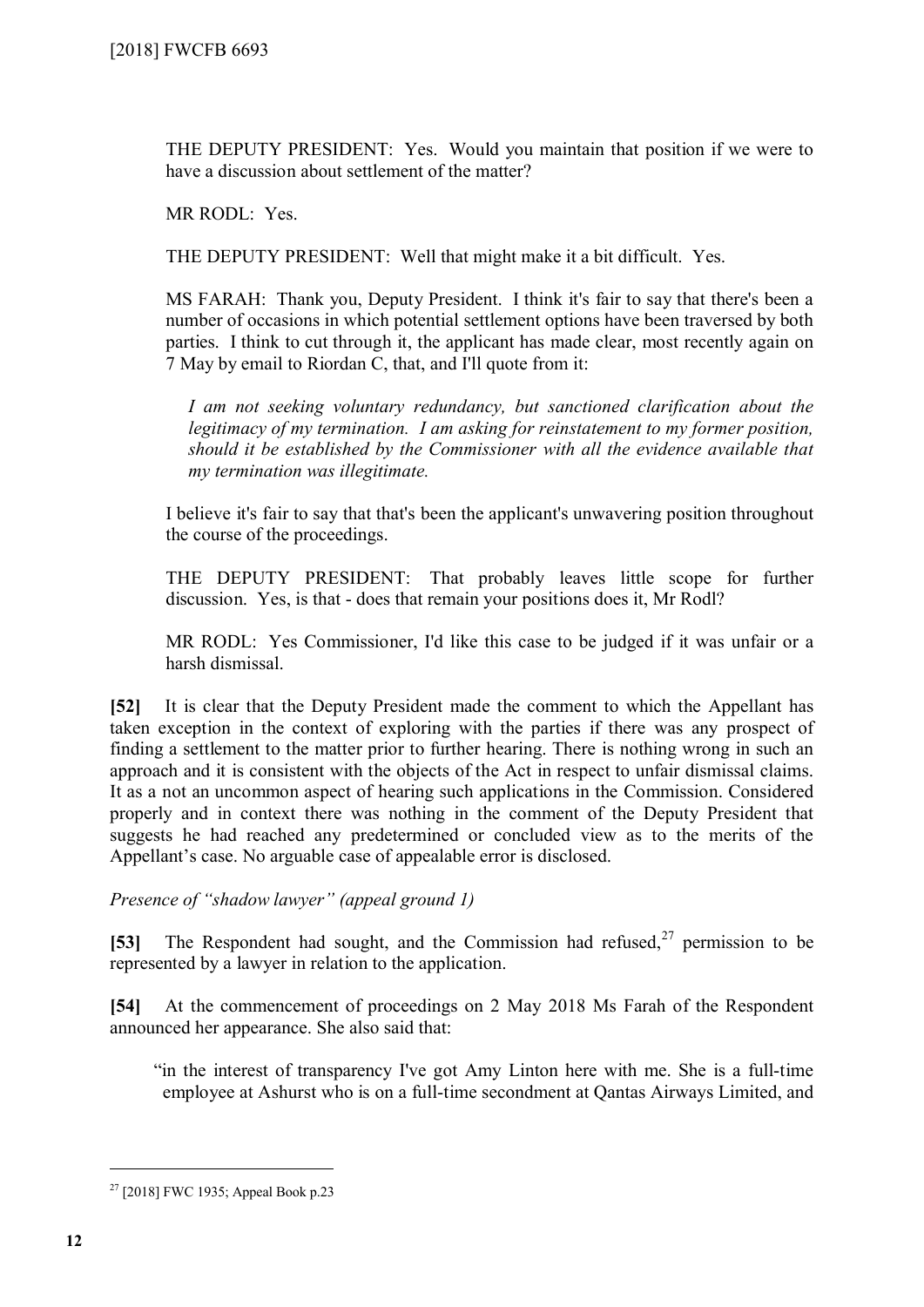she is simply to assist with providing me documents and taking notes. I will be running the matter on behalf of Qantas Airways Limited."[28](#page-12-0)

**[55]** The Appellant says that despite the decision of the Commission on this matter Ms Linton continued to accompany representatives of the Respondent to Commission proceedings, passed handwritten notes to Ms Farah during proceedings, was heard whispering to Ms Farah during proceedings, spoke to Ms Farah during breaks in the proceedings and is copied into all correspondence in relation to the matter.

**[56]** The Appellant says he understood that permission was required to be represented and further that the default prohibition applies to all aspects of representation in and out of hearing rooms.

**[57]** Whilst one query was raised by Commissioner Riordan during the hearing on 2 May 2018 in relation to the conduct of Ms Linton passing some material to Ms Farah, there is nothing in the transcript of that day indicating any objection of the Appellant to Ms Linton's presence. The presence or otherwise of Ms Linton was not an issue canvassed in the Commissioner's decision to refuse permission to be represented.

**[58]** On 3 May 2018 the Appellant sent an email to Commissioner Riordan in which he said that he was "surprised to notice, Ms. Farah…accompanied by Ms. Linton, a lawyer employed by Ashurst Australia…Not only were Ms. Farah and Ms. Linton in a position to interact during the hearing breaks, but were also observed by you on at least one occasion, passing written notes…I hope that your order for QANTAS not being allowed representation will be respected and upheld in the forthcoming Arbitration Hearing scheduled for...? May  $2018.^{929}$  $2018.^{929}$  $2018.^{929}$ 

**[59]** At the commencement of proceedings on 21 May 2018 Ms Farah again announced her appearance and that she was accompanied by Ms Linton who was on secondment to the Respondent from Ashurst. The Appellant did not raise the matter of his correspondence of 3 May 2018 nor did he seek some consideration of the issue by the Deputy President.

**[60]** Section 596(1) of the Act provides that "except as provided by subsection(3) *or the procedural rules*" a person may be represented by a lawyer or paid agent only with permission of the Commission

**[61]** The Fair Work Commission Rules 2013 state:

#### **12 Representation by a lawyer or paid agent**

- (1) For subsection 596(1) of the Act, a person may be represented in a matter before the Commission by a lawyer or paid agent for the following purposes:
	- (a) preparing a written application or written submission for the person in relation to the matter;

<span id="page-12-0"></span><sup>&</sup>lt;sup>28</sup> Appeal Book p.80; Transcript PN4

<span id="page-12-1"></span><sup>29</sup> Appeal Book p.322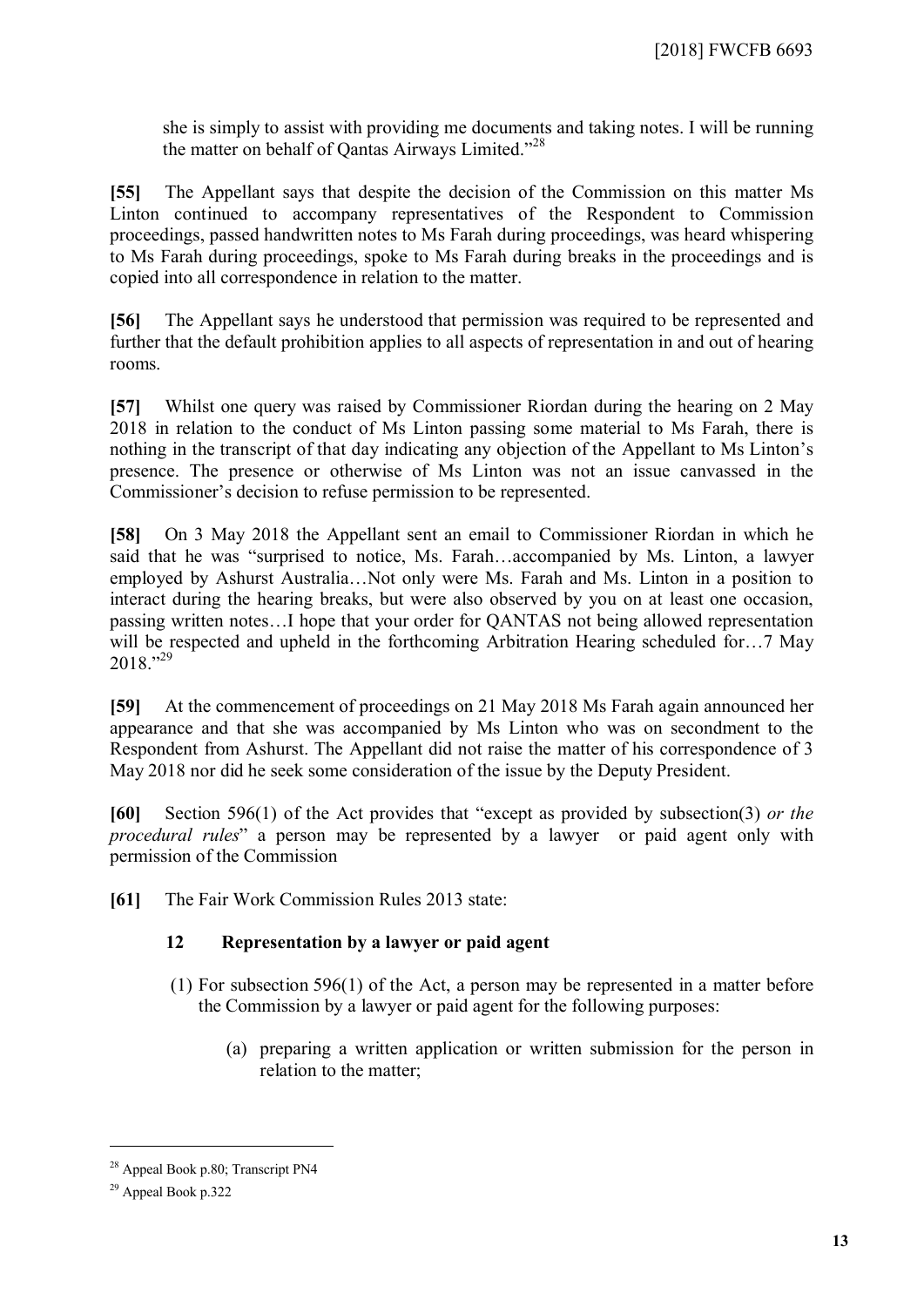- (b) lodging with the Commission a written application, written submission or other document, on behalf of the person in relation to the matter;
- (c) corresponding with the Commission on behalf of the person in relation to the matter;

(d) participating in a conciliation or mediation process conducted by a member of the staff of the Commission, whether or not under delegation, in relation to an application for an order to stop bullying made under section 789FC of the Act.

Note 1: Section 596 of the Act sets out other circumstances in which a person may be represented in a matter before the Commission by a lawyer or paid representative.

Note 2: Subrule 12(3) deals with representation of parties in a conference or hearing before a Commission Member.

- (2) However, subrule (1) is subject to a direction by the Commission to the contrary in relation to the matter.
- (3) To remove doubt, nothing in this rule is to be taken as permitting a lawyer or paid agent to represent a party in a conference or hearing before a Commission Member.

Note: Section 596 of the Act sets out when the Commission may grant permission for a person to be represented by a paid agent or lawyer, including at a conference or hearing.

**[62]** The interaction of s.596(2) of the Act with rule 12 was considered by the Full Bench in *Fitzgerald v Woolworths Limited[30](#page-13-0)* where it was held that:

**[45]** On that basis, s.596 operates in conjunction with rules 11 and 12 in respect of unfair dismissal applications in the following way. Where an applicant engages the services of a lawyer or paid agent, representation begins at the point that the application to the Commission is made on the applicant's behalf. All dealings with Commission undertaken on behalf of either party from that point onwards in connection with the application constitute representation. Rule 11(1) operates to require the lawyer or paid agent to lodge a "*notice of representative commencing to act*" as soon as representation in the sense discussed commences. However, notwithstanding that representation has commenced in relation to the application, permission under s.596(2) for any representational activities undertaken prior to or outside of a conciliation conference, determinative conference, or interlocutory or final hearing will generally not be required because rule 12(1) exempts, subject to any contrary direction made under rule 12(2), the making of written applications and written submissions, the lodgment of documents with the Commission and correspondence with the Commission from the general prohibition in s.596(1). If a party considers themselves to be prejudiced by such representational activity on behalf of the opposing party, the remedy is to apply for a direction under rule 12(2) which, if

<span id="page-13-0"></span><sup>30</sup> [2017] FWCFB 2797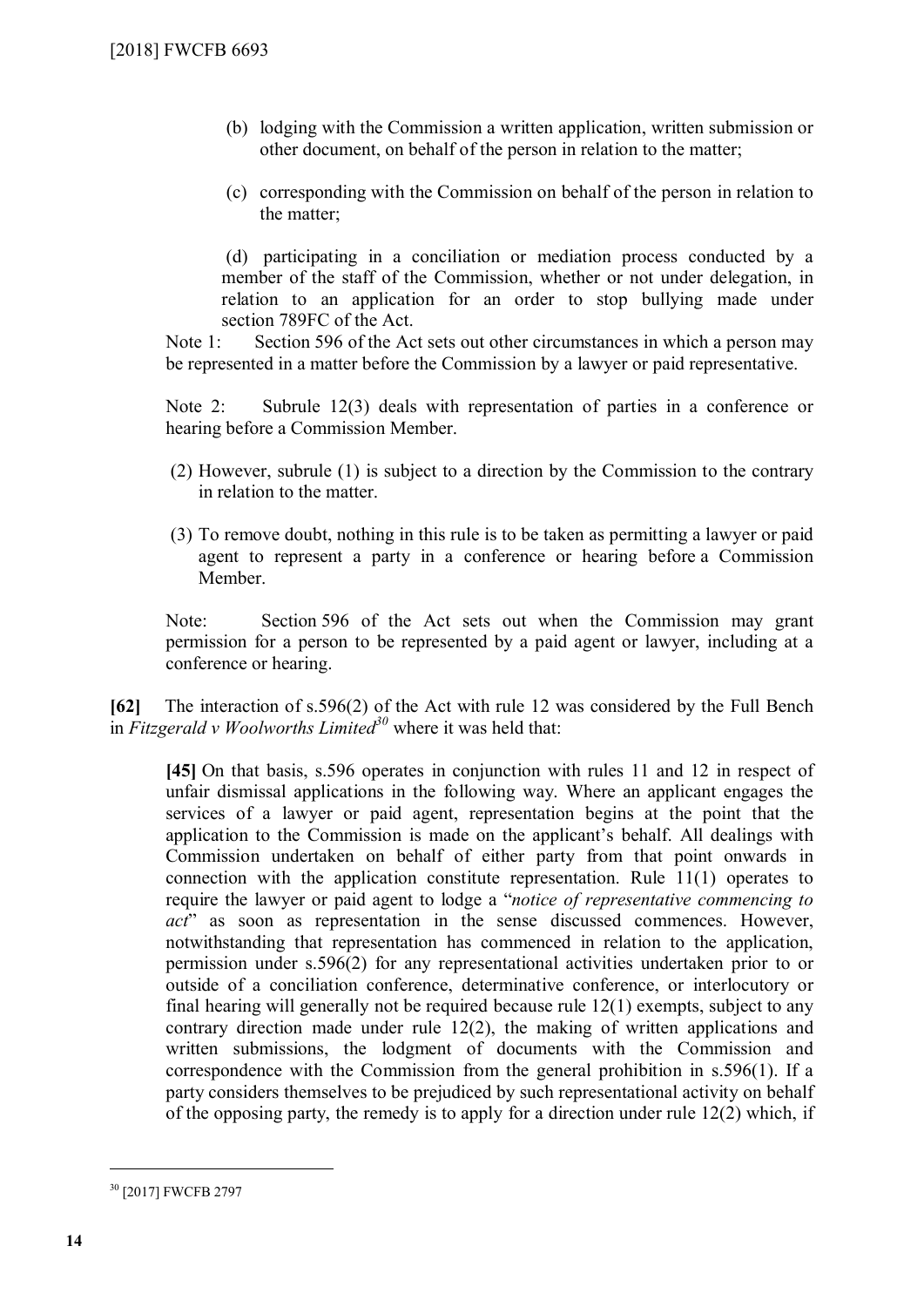granted, would require the opposing party to seek permission for representation to the necessary extent under s.596(2).

**[63]** The Appellant did not seek any direction from the Commissioner or Deputy President under rule 12(2).

**[64]** The Full Bench of the Commission in *Kennedy v Qantas Ground Services Pty Ltd*<sup>[31](#page-14-0)</sup> considered whether s.596 placed any limitation on the use of a lawyer outside proceedings for the purpose of providing advice and/or assisting in preparing submissions. In that matter the Respondent was denied permission pursuant to s.596(2) of the Act to be represented. The Full Bench in that matter found:

**[44]** Although the Deputy President had decided not to grant permission for the respondent to be represented by counsel under s.596(2), he had not made any order under Rule 12(2). Accordingly, there would have been nothing to prevent the respondent's lawyers from preparing a document for QGS to use at the conference on 30 April 2018.

**[45]** In this regard, we should point out that on 4 June 2018, shortly after the notice of appeal was filed, Mr Kennedy wrote to the Deputy President seeking 'advice' from him as to whether the company was able to use its lawyers to prepare written submissions. On 18 June 2018, the Deputy President replied to Mr Kennedy stating that, having regard to the Full Bench decision in *Fitzgerald v Woolworths Limited*, the answer to Mr Kennedy's question was 'no'. With respect, the correct answer to this question was 'yes'. That Mr Kennedy pursued certain arguments based on the answer he received is understandable, but they are not relevant to the determination of his appeal.

**[46]** Finally, we note that, while s.596 places limitations on the right of a person to be represented in a matter before the Commission, it does not affect a person's right to seek legal advice about such a matter. Moreover, if a person does seek such advice, confidential communications between client and lawyer for the dominant purpose of the lawyer providing legal advice will be privileged. Although the Commission is not bound by the rules of evidence, it is well-established that legal professional privilege is not simply a rule of evidence, but a substantive doctrine of the common law. There is no provision in the Act that excludes the doctrine of privilege in relation to proceedings before the Commission.

[footnotes omitted]

**[65]** We are not convinced that Ms Linton sitting at the bar table with Ms Farah as a note taker, in circumstances where permission was not granted, was contrary to the decision of the Commission. Ms Linton played no role in proceedings beyond taking notes and passing exhibits to Ms Farr. We would also note that this occurred in circumstances where Ms Linton was seconded to Qantas on a full time basis and had been for some seven months such that the secondment was not some artifice designed to try to circumvent the decision of the Full Bench in *Fitzgerald.* At the one point where it might have been thought that Ms Linton did overstep the boundary the Commissioner properly intervened.

<span id="page-14-0"></span><sup>31</sup> [2018] FWCFB 4552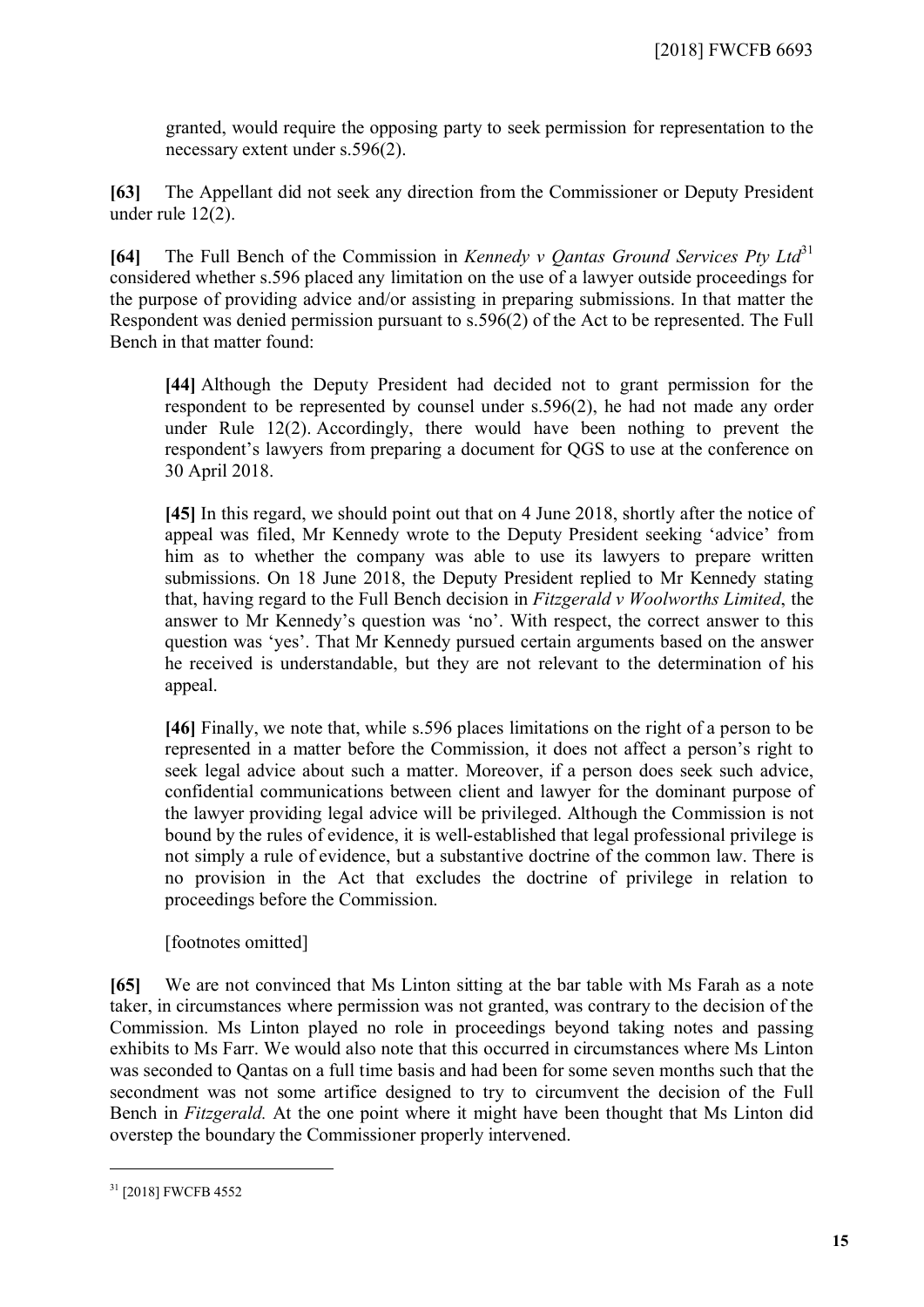**[66]** As to discussions Ms Farr may have had with Ms Linton outside the courtroom there is no evidence as to the content of these discussions and we take the matter no further.

**[67]** We see no arguable case of error in the approach of the Commission in allowing Ms Linton to accompany Ms Farah in the proceedings. Further, that the written submissions of the Respondent were in the form common to Ashurst is not evidence that they were prepared by Ashurst but, even if they were, this is not contrary to s.596 of the Act when read in conjunction with the Rules.

**[68]** To the extent the Appellant suggests that permission to appeal should be granted as it may provide guidance to employees from non-English speaking backgrounds, we see no merit in that argument. In this case neither the Appellant nor the Respondent were represented by lawyers. Whilst this does not necessarily ensure a level playing field in terms of the expertise of either party, the decision of an applicant to seek professional advice is a matter for them and not one on which guidance by a Full Bench is required.

**[69]** We would note however that the Commission is constantly updating its resources to assist particularly unrepresented parties in matters before the Commission.

## **Conclusion**

**[70]** In this application for permission we are unable to identify public interest grounds which would justify the grant of permission. The issues raised by the Appellant are not matters of such importance or general application to invoke the public interest nor is there is any demonstration of a diversity of decisions at first instance such that guidance from the Full Bench is required. Finally the Appellant has not shown even on an arguable basis that the Decision manifests an injustice, where the result is counterintuitive or that the Decision is disharmonious when compared with recent decisions such that permission to appeal should be granted.

**[71]** We are also not persuaded that the Appellant has established an arguable case of appealable error on the part of the Deputy President. Specifically, we are not persuaded that there has been established any arguable case that the Decision is attended by errors in factual findings or that the Deputy President failed to take into account a relevant consideration or took into account any irrelevant considerations in reaching his conclusion.